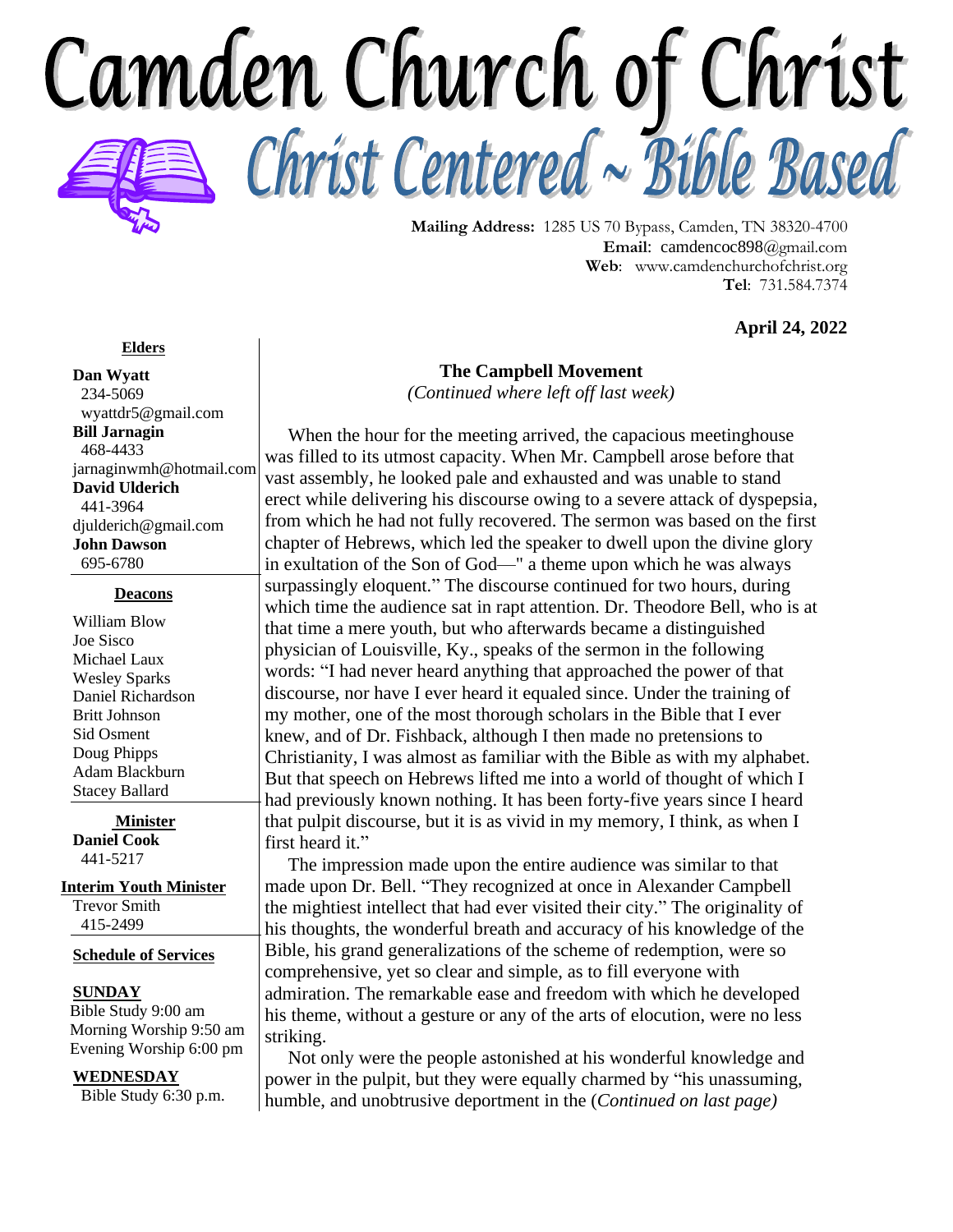A WARM WELCOME TO OUR GUESTS. Please fill out a white visitor card found in the back of the pew in front of you, including your mailing address and email address, and drop it in the collection plate on your way out. We are so glad we can worship together today. 

 $$ Sunday morning asking for prayers for forgiveness and strength. She has been under a lot of stress lately and has some difficult decisions to make soon. She also requests prayers that she will make the right decisions. 

**Ladies** – The ladies are going to be having another clean up day this Saturday (April 30<sup>th</sup>) at 11:30 a.m. They will be focusing on cleaning the storage room. Our men are also invited to assist outside with the flower beds. 

Men's Breakfast – We will be having an area-wide men's breakfast here at our building Saturday morning, April 30<sup>th</sup>, at 9 a.m. There is a sign-up sheet on the bulletin board for any ladies who would like to volunteer to provide something for this. There is also a sign-up sheet for those men who are planning to attend so that we will know about how many to expect. 

**Communion Bags** – We are requesting your help with preparing the communion bags for Sunday morning in leu of preparing communion trays. A sign-up sheet is being placed on the bulletin board for this. 

**Second Harvest Food Bank** – Help is needed sorting food on the second and fourth Saturdays of the month, from 9 to 11 a.m. This is for ages 6 and up. Let Stacey Ballard know if you can help, and he can give you more details.

**Mowing**  $- A$  sign-up sheet for mowing has been placed on the bulletin board for anyone who would like to help with that. This could change, but for right now, we need help with both the zero turn and tractor. 

**High School Seniors** – We are going to be honoring our graduating seniors Sunday evening after worship, on May  $1<sup>st</sup>$ .

#### **Please Remember Our Shut-ins**

Mary Edwards, Ray and Joyce Frazee, Kathy Butler, Dorothy Laux, Dorothy Chappell, Sue Bell, Janice White, Virgie Heintz, Jimmy and Evelyn Johnson, Frank and Marge Phillips, Jean Bogle, and Wanda Horner.

"Pure and undefiled religion before God and the Father is this: to visit orphans and widows in their trouble, and to keep oneself unspotted from the world." (Jas 1:27)

#### **Please Continue to Pray for:**

Robert Blackstock (a friend of Greg **Cancer:** Matlock), George Smith (brother of Brenda Travis), Bryant Allen (Michelle Ballard's brother), Loman Ballard (Stacy's father), Faylene Marvin (Cecil Bates'sister), Eddie Breeden (a member of the Hustburg church of Christ) Shane Karney (grandson of Kathy Butler), Paula Cox (a teacher at Briarwood), Janet Holland (friend of Rebecca Whitfield), Myrt McLarty, Becky Orr (John Taylor's aunt), Triston Frye, Alex (the son of Ron Reiter, a friend of Ross Cole), Judy Kennon (Renee Crossett's stepmother). Steve Cannady (a local nurse practitioner). Mark DeBruce (Glenda Sparks' brother-in-law), Doug Utley (Anita Boyd's son), Millette Florence (Emory's sister-in-law), Maelinda Varneke (the wife of Michael Varneke, who does our fire extinguishers and is a member of the church), Meg Day (Heidi Laux's sister), Kari McDaniel (a friend of Megan Todd), Frank and Terry (Barbara Thompson's brothers).

Others: Luke Crossett, Susie Brackins, Tracy Tolley, Linda Hams, Tammy DeBruce, Lynn White, Vickie Cox, Ann Dinkins (Angela Hick's mom), Johnny (Susie Brackins' brother), David Taylor, Larry Fisher (Jana Ulderich's step-father), Walter Bryant (a friend of Ross Cole), Tommy Hams (the brother-in-law of Greg Matlock), Beau Griffin, Chesney Bell, Russell Holmes, Aaron Roberts (a friend of Garrett Todd and Shawn McDowell), Donnie Cuthbertson (a friend of Ross Cole). Jeff Homan (a nephew of Emma and John Dawson), Brian Melton (a friend of John and Cindy Lumpkin), Thomas Little (a friend's grandson of Wanda Horner and Marge Phillips), Mildred Hedge (J.C. Hedge's widow), Janice and Billy Watkins, Brenda Travis, Rita Kelly, Lainey and Levi Chisholm, Brett Wyatt (a nephew of Penny's niece), Lynn McKee (a friend's mother of Nicole Blackburn), Vickie Hudgins (Mike Wilson's sister). Debra Bates, Madison French (Wanda Malin's niece), Sharon Oros (Debra Bates' cousin), Anthony Herbison (Greg Matlock's stepson), Diana Berdy (Debra Bates' mother), Fiscus Nicole (a friend of Kermit Peck), Jerry Kelley, Terry Larkins, Virgie Heintz, Wanda Horner, DeeDee Ellis (a friend of Tonya Robinson), Rita Kelley, Bob Farmer, Dorothy Laux, Mary Margaret Ulderich, Eddie (a friend of Tom Ulderich), Juana Chavez (Karla Cook's mom), Christopher Jordan (the child of a friend of Brian and Heather Larkins), Tony Matlock, and Donna Grimes.

Sympathy: To the families of Lanora Guy, Phyllis Wilkinson, Nell Blackburn (Adam's grandmother), and Lyndell Weatherly (Debbie Larkins' cousin).

Military: Mallory Pratt Triplett, US Marine Corp; Joshua Melton, US Marine Corp; Austin Riley, US Navy; Hunter Sparks, US Airforce.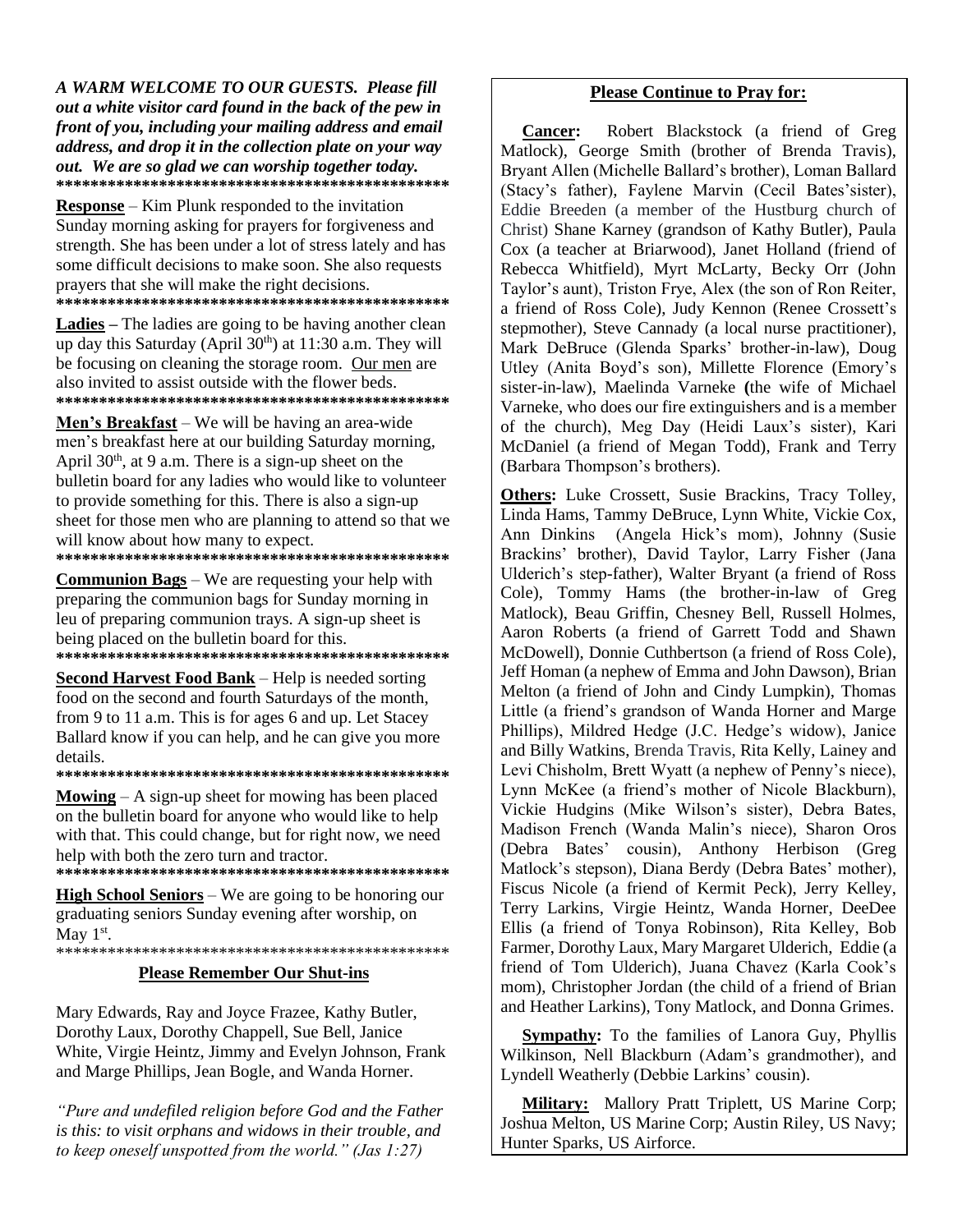# Special Donations

- Given to the building fund in memory of **Nell Blackburn** & **Phyllis Wilkinson** by m/m Johnny Lumpkin.
- Given to the building fund in memory of **Susan Phipps** by m/m George P. Sugars.
- Given to the building fund in memory of **Phyllis Wilkinson** by Charletta Ragsdale.
- Given to the building fund in memory of **Phyllis Wilkinson** by m/m Bill Jarnagin.
- Given to the building fund in memory of **Susan Phipps** by m/m I. A. Roberts.
- Given to the building fund in memory of **Eddie Curtis** by Anita Boyd.

*Our caring remembrances are gratefully appreciated by the families and by the church.*

# **Recent Prayer Requests**

- Let's please remember **the people of Ukraine** in our prayers. If anyone would like to send aid for them, there is an address on the bulletin board where that can be sent.
- **Virgie Heintz** is at the Tennessee State Veteran's Home in Humboldt for rehab. Her new address is posted on the bulletin board.
- **Jim Curry** has been placed under Hospice care. He lives in Hohenwald.
- **Anna Sue Curtis**, who was a member of the Dry Branch church of Christ, was moved from the Samaritan Village to Life Care of Bruceton. Prayers have been requested for her. She is in room 221 and likes phone calls. Her number is posted on the bulletin board.
- **Meg Day**, Heidi Laux's sister, has begun radiation treatments. She will be going every day for 6 weeks. Her address is on the bulletin board.
- **Brenda Rogers**, Hunter Hargis' grandmother, had knee replacement surgery Monday (April 4). She is at home recovering.
- **Frances Layman,** Sid Osment's great aunt, fell and broke her hip. She is at the UT hospital in Knoxville recovering from surgery. Prayers are appreciated.
- We are very sorry to announce the passing of **Lattie Bawcum**, John Ivey's great aunt, who passed away last week.
- Scarlett Barber, Alayna Ulderich's niece, is a newborn who had seizures as a result of excess bleeding in her head outside the skull. She has some brain damage, but the extent is unknown until she sees a neurologist in 2 weeks.
- **Lorie Link**, Karen Lynch's sister, still can't put weight on her knee that she had surgery on recently. She is going back to the doctor this week.
- **Gail Carmen**, also a sister of Karen Lynch, will be having surgery May 23rd.

## **FROM THE ELDERS**

*The elders welcome all newcomers. If you would like to be identified as a member here or if you have not had the opportunity to meet the eldership, we would like to meet with you briefly to introduce ourselves and to explain our position on certain issues and matters of doctrine*

## **FOR THE RECORD**

*Week of April 17, 2022*

| <b>Sunday School</b>          | 89  |
|-------------------------------|-----|
| <b>Sunday Morning Worship</b> | 198 |
| <b>Sunday Night Worship</b>   | 74  |
| Wednesday Night               | 92  |

# **NEXT WEEK May 1, 2022**

# SERVE THE LORD WITH GLADNESS

| <b>Morning Prayers</b>               | <b>Evening Prayers</b>                       |
|--------------------------------------|----------------------------------------------|
| <b>Britt Johnson</b><br>William Blow | Daniel Richardson<br>David Ulderich          |
| The Lord's Table                     | Paul Ulderich                                |
| <b>Scripture Readers</b>             | Michael Laux (a.m.)<br>Stacey Ballard (p.m.) |
| <b>Evening Communion</b>             | John Dawson                                  |

*If unable to serve, please tell William Blow.*